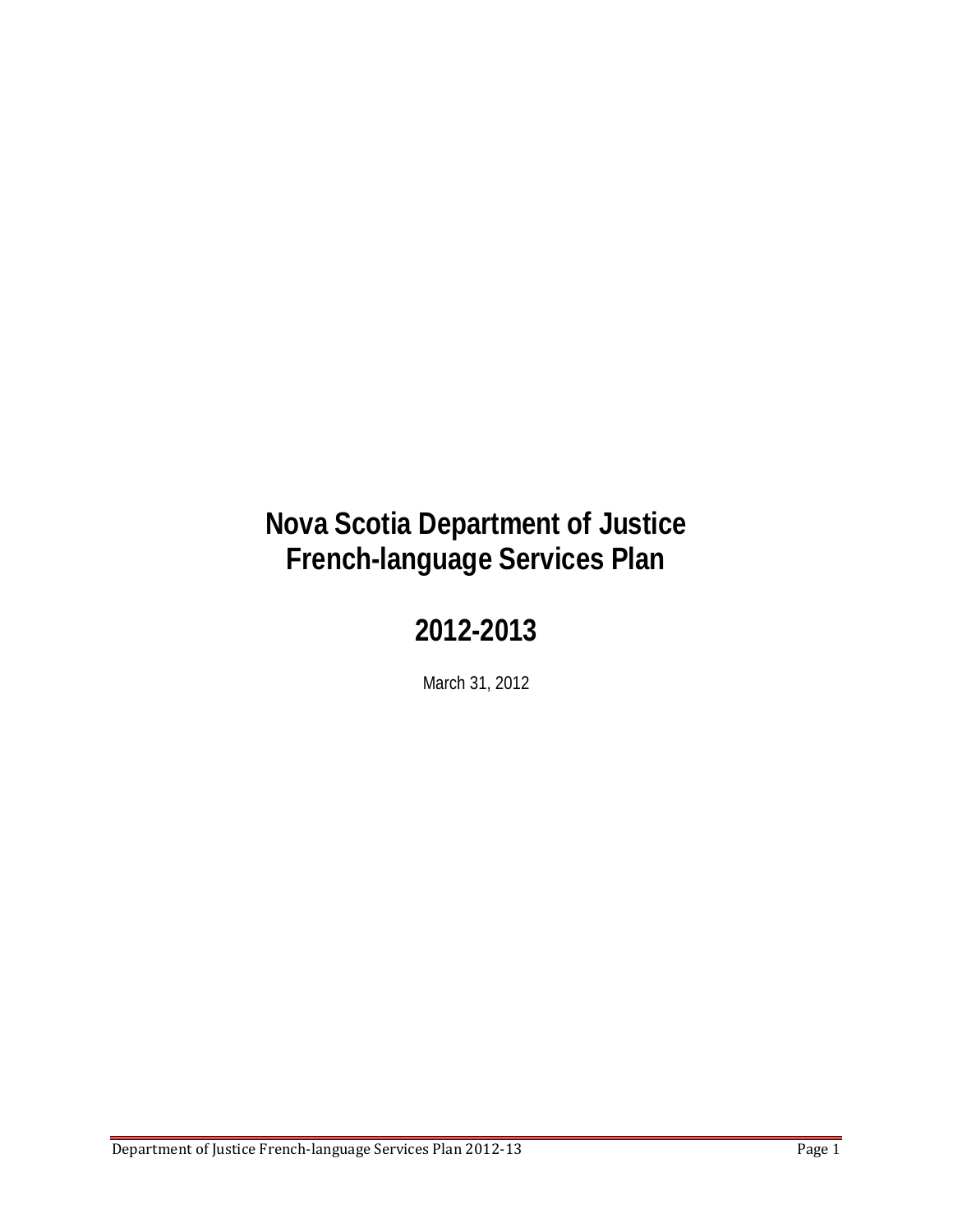## **Table of Contents**

|    | 1. Message from the Deputy Minister                                                                 | 3  |
|----|-----------------------------------------------------------------------------------------------------|----|
|    | 2. Planning for Excellence in the Delivery of French-language Services                              | 4  |
|    | 3. Responses to French Requests (Written and Oral)                                                  | 4  |
|    | 4. French-language Services Inventory                                                               | 5  |
|    | 5. French-language Services Accountability Report 2011-12                                           | 6  |
|    | 6. French-language Services Plan 2012-13                                                            | 13 |
|    | 7. Addressing the Priorities of the Acadian and Francophone Community                               | 16 |
| 8. | Conclusion: Contribution to the Preservation and Growth of the Acadian<br>and Francophone Community | 16 |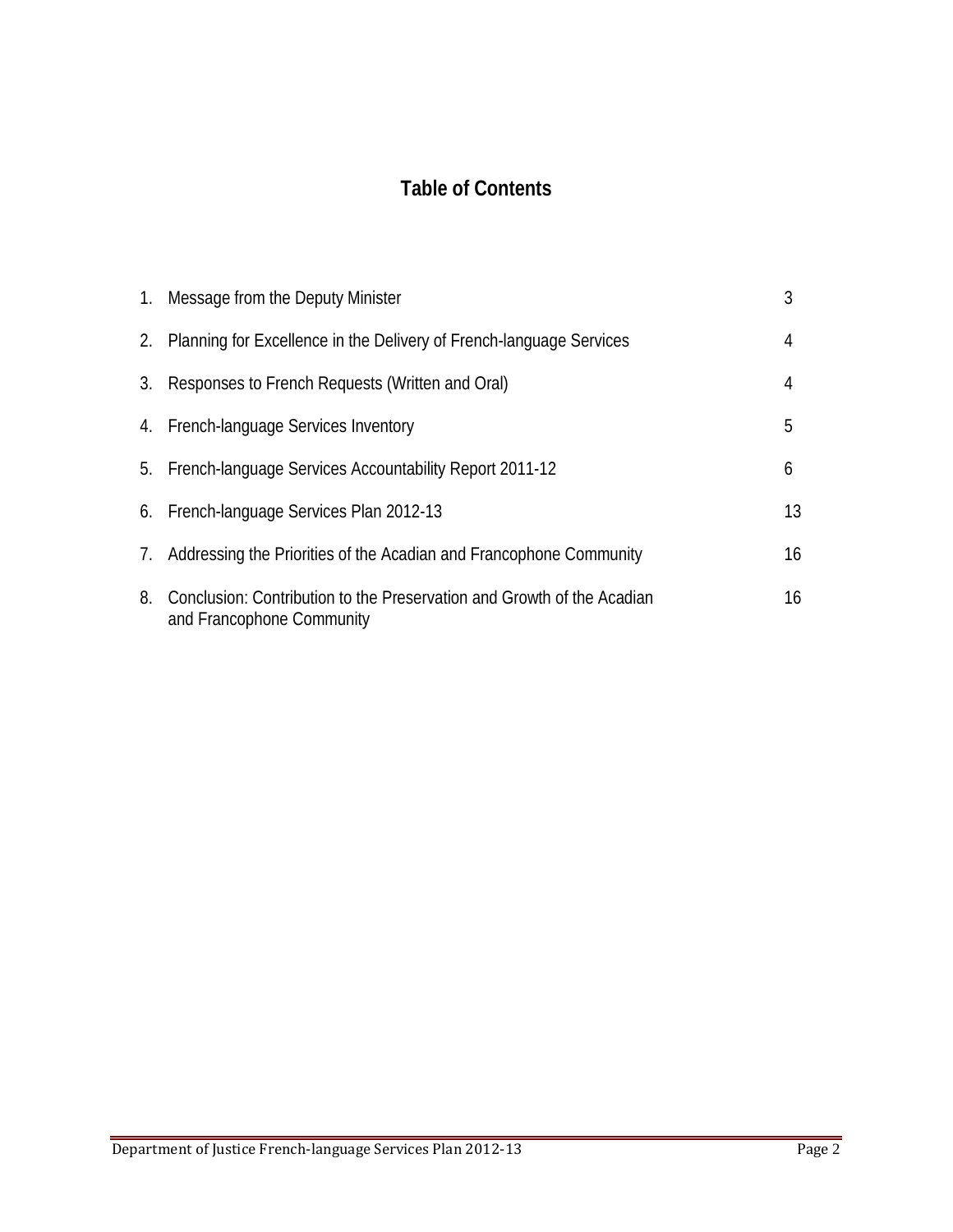## **Message from the Deputy Minister**

On behalf of Nova Scotia's Department of Justice, I am pleased to present our annual French-language Services Plan for 2012-2013, which presents priorities for the upcoming year and details our progress over the past year.

Last year, we increased the amount of translated material made available on our website; employed more bilingual staff; and continued to offer staff the opportunity to expand their skills by taking part in Frenchlanguage and French legal terminology training. A year-end site audit confirmed that 40 percent of content on the Justice website is now available in French, including Public Trustee's Office, Victim Services and Maintenance Enforcement.

We have also translated legal documents, most notably the Civil Procedure Rules, with the guidance and approval of the Judiciary. The Civil Procedure Rules in French are now available on all Courts website along with the official English version.

During this upcoming year, we will continue to work with staff to ensure our justice system responds to the needs of Acadians, Francophones and Francophiles in the province of Nova Scotia.

We encourage you to take a few minutes to review this plan, and we welcome your feedback. We thank our staff and our partners for their efforts in implementing this plan for all Nova Scotians.

Judith F. Ferguson

Deputy Minister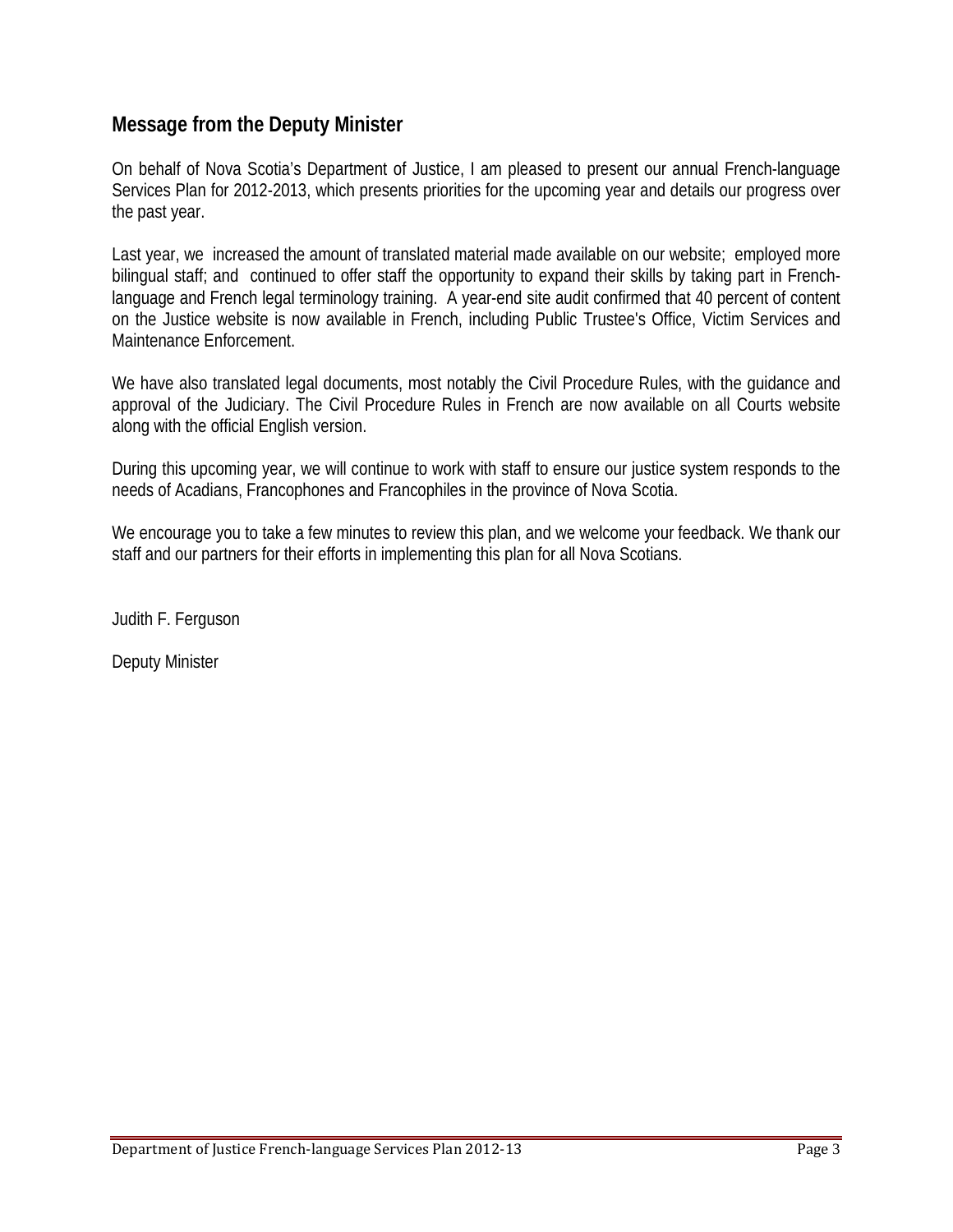## **1. Planning for Excellence in the Delivery of French-language Services**

In keeping with the objectives of Nova Scotia's F*rench-language Services Act and accompanying regulations,* all government departments must develop and publish annual French-language Service plans in French and English.

In accordance with the regulations, this plan outlines:

- French-language services offered by the department;
- Goals and objectives for improving French-language services and specific measures the department will take to achieve these in 2012-2013. It is important to note, that while the department offers French-language services to all Nova Scotians, when establishing specific goals and objectives, the department gives priority to geographic areas with the highest concentration of Acadian and francophone citizens, specifically Yarmouth, Digby, Halifax, Dartmouth and Port Hawkesbury;
- Progress in reaching specific goals and objectives set for 2011-2012.

While they operate independently from the Department of Justice, both the Public Prosecution Service (PPS) and Nova Scotia Legal Aid (Legal Aid) participate in the department's French language Services annual business plan. As a result, this plan also includes:

- French-language services offered by PPS and Legal Aid;
- Goals and objectives for improving French-language services and specific measures PPS and Legal Aid will take to achieve these in 2012-2013;
- Progress in reaching specific goals and objectives set for 2011-2012.

## **2. Responses to French Requests (Written and Oral)**

Section 12 of the *French-language Services Regulations* states that each designated public institution must ensure that all written correspondence in French that is received by their offices is replied to in French and that reasonable and appropriate steps are taken to make members of the public aware that services are available in French and English.

Divisions with the most public contact are Court Services and Correctional Services. Employees in these divisions have been directed to forward written or oral requests in French to staff within their workplace that are able to respond in French. If there is no one within the office who can respond in French, the correspondence is to be directed to head office for translation or to other staff who are able to answer questions in French.

Where written or verbal information is related to public safety, health or security concerns, EMO ensures information is made available in French and English on their website. This includes, but is not be limited to: declarations of states of emergency, public announcements indicating impending or actual emergencies, public announcements regarding emergency preparedness and public announcements regarding emergency recovery programs.

Other divisions use staff members participating in the "Bonjour!" campaign to respond to specific inquiries in French. If there is no one at the local level who can manage the request, it may be referred to the department's French-language Services Coordinator.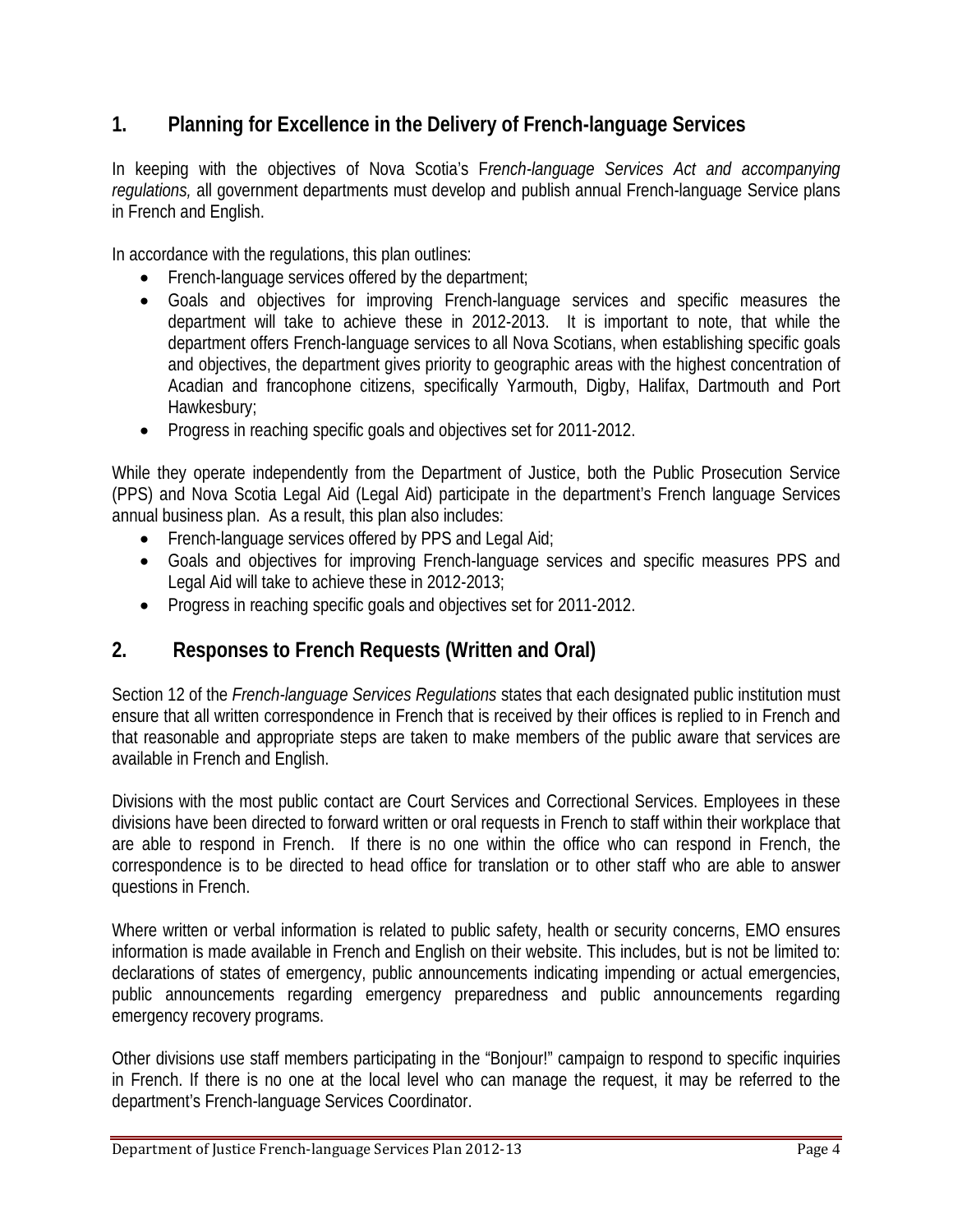#### *PPS*

PPS has one staff member who is part of the "Bonjour!" campaign and that staff member has agreed to respond to French requests from the public in accordance with the approach recommended by that campaign. The remaining PPS staff members who provide French-language services are Crown Attorneys, therefore, their French-language communication obligations are governed by section 530 of the *Criminal Code*. When required, the services of out-of-region staff with French-language communication skills are engaged.

## *Legal Aid*

Legal Aid operates a 24-hour telephone duty counsel service providing free and immediate legal advice to persons who have been arrested or detained. Legal Aid maintains a list of French-speaking lawyers who are willing to provide such telephone duty counsel services in French. Legal Aid has a few staff members who are able to converse in the French language. When an accused person in a French-language trial qualifies for legal aid, Legal Aid ensures that French-speaking counsel is retained to act for the accused even if counsel is from out of province.

## **3. French-language Services Inventory**

This section of the business plan provides a general inventory of the programs and/or services that are offered in French by the Department of Justice and PPS.

Court Services provides**:**

- hearings in court in accordance with the *Criminal Code*;
- interpreters in Provincial Court for criminal matters;
- interpreters in Family Court for certain family matters;
- staff participation in the "Bonjour!" campaign;
- simultaneous translators as required at Supreme Court and Appeal Court for criminal matters;
- translated print and website materials in some subject areas.

Correctional Services provides:

- French pre-sentence reports;
- offender supervision at certain locations.

Emergency Management Office (EMO) provides:

• in partnership with the Royal Canadian Mounted Police (RCMP), French-language service, 24 hours a day, 7 days a week, to 911 callers.

Information Technology provides:

• support to department clients to accommodate online French requirements where department business functions deem they are necessary.

PPS provides:

- all French-language services required by the *Criminal Code*;
- court proceedings in French not covered by s. 530 Criminal Code of Canada;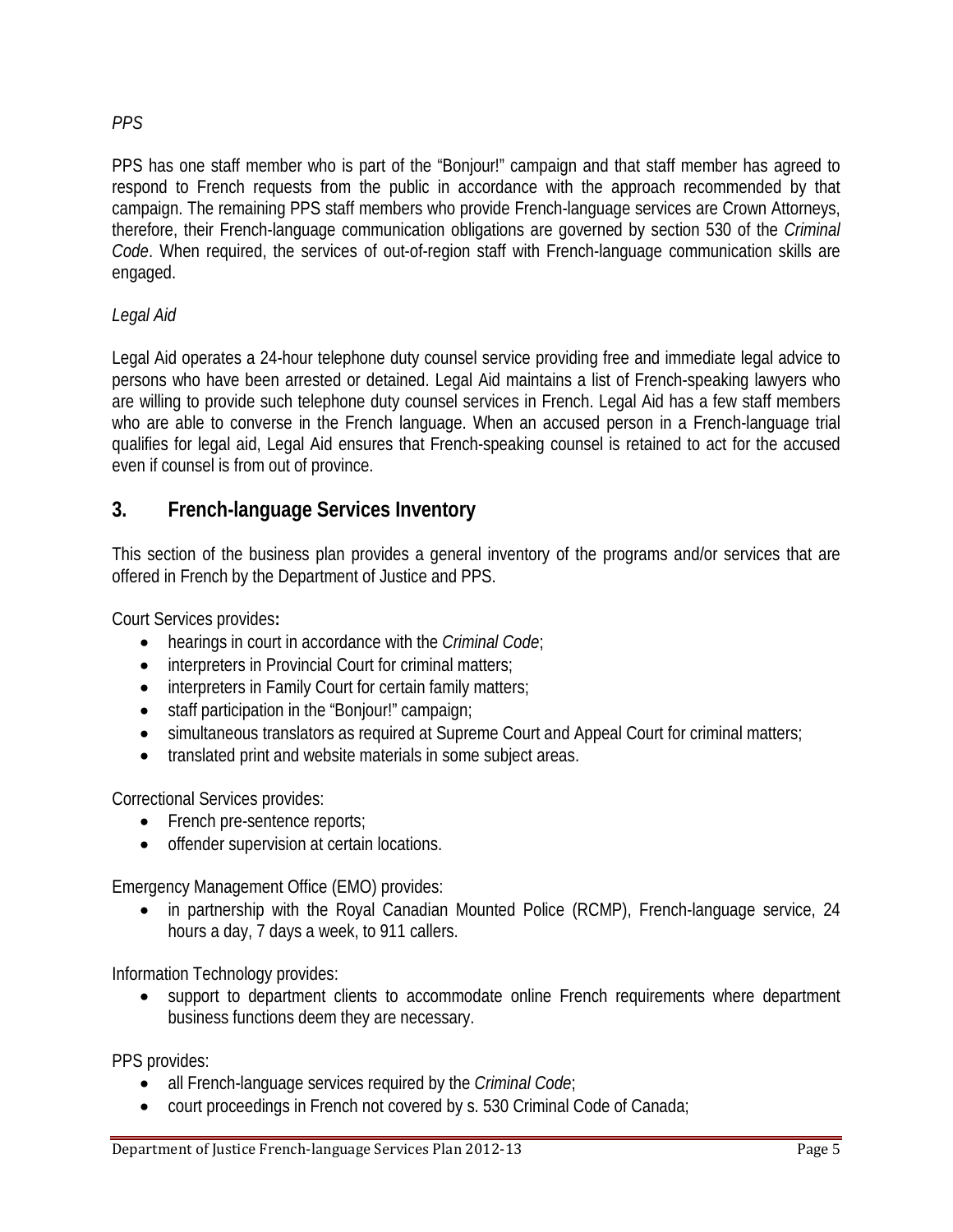• French presentations to students of the Conseil scolaire acadien provincial (CSAP).

## **4. French-language Services Accountability Report 2011-12**

This section outlines the goals and objectives established by the Department of Justice, Legal Aid and Public Prosecution Service for 2011-2012 and the specific measures and/or activities that took place to achieve them.

**Objective 1: Strengthen the policy, regulatory, and administrative framework in support of the**  *French-language Services Act*

To strengthen the policy and regulatory administrative framework of the *French-language Services Act*, the Department of Justice is committed to:

- supporting Acadian Affairs;
- $\bullet$  implementing the *French-language Services Act* and *Regulations;*
- contributing to government's annual progress report on French-language services; and
- ongoing development of policies to support the delivery of French-language services.

#### *Specific measures for 2011-2012*

The Department of Justice will:

- focus on the continued implementation of the *Federal Contraventions Act* agreement;
- continue to meet legal obligations and enhance services pursuant to section 530 of the *Criminal Code* and the *Federal Contraventions Act;*
- provide a French Judge, Court Reporter, Crown Prosecutor and Interpreter for proceedings in accordance with section 530 of the Criminal Code and the Federal Contraventions Act;
- ensure the French-language Services Coordinator continues to sit on numerous committees and keeps l'Association des juristes d'expression française de la Nouvelle-Écosse (AJEFNÉ) and the Coordinators Committee at Acadian Affairs informed of current projects;
- support Acadian Affairs by implementing the "Bonjour!" campaign at the Department of Justice and by providing "Bonjour!" posters, cards and brochures to display in offices throughout Nova Scotia;
- promote the "Bonjour!" Awards for Excellence in French-language Services;
- explore, with the Federal government and Service Nova Scotia and Municipal Relations, the implementation of a bilingual parking infraction ticket program; and
- finalize terms of reference for a Court Services French-language Services Advisory Committee.

Legal Aid will:

- support the delivery of French-language Services;
- support Acadian Affairs by implementing the "Bonjour!!" campaign and by providing "Bonjour!" posters, cards and brochures to display in offices throughout Nova Scotia;
- have a senior executive member sit on the Department of Justice's French-language Services Advisory Committee and report to the Executive Director for action required;
- provide annual progress updates to the French-language Services Coordinator;
- inform staff and lawyers about the obligations to provide French-language services;
- regularly review, and continue to develop, French-language services policies; and
- publish information about French-language services on the website.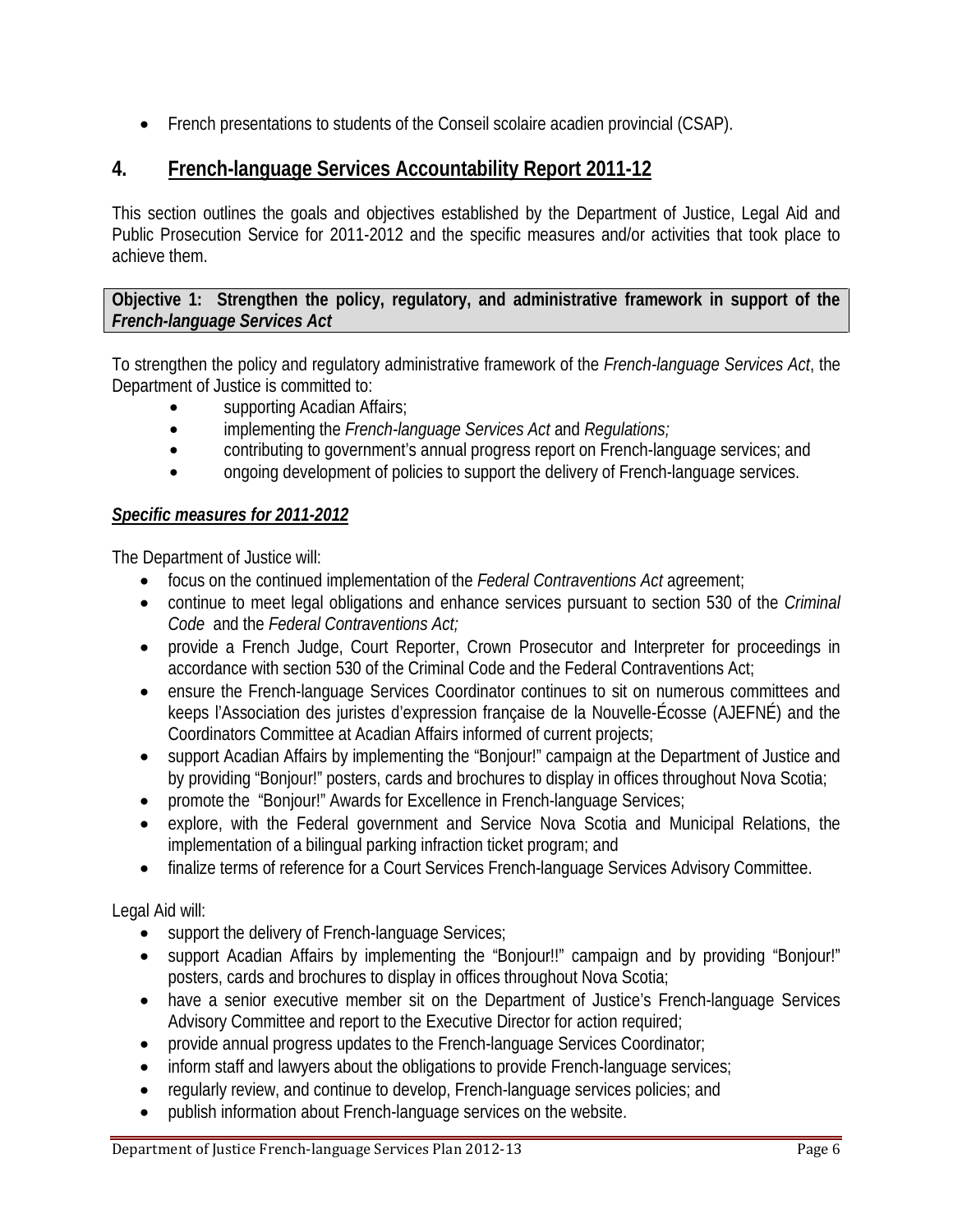Public Prosecution Service will:

- implement a French communications directive; and
- support Acadian Affairs by implementing the "Bonjour!" campaign and by providing "Bonjour!" posters, cards and brochures to display in offices throughout Nova Scotia.

#### **Progress in Reaching Goals and Objectives for 2011-2012**

#### *Department of Justice*

In accordance with section 530 of the *Criminal Code* and the requirements of the *Federal Contraventions Act* Agreement, the Department of Justice participated in the evaluation of the implementation of the official languages requirements under the Contraventions Act fund and made French services available in Court by providing francophone Judges, Court Reporters, Crown Prosecutors and interpreters for trials.

To share information, the French-language Services Coordinator met:

- monthly with Acadian Affairs;
- quarterly with AJEFNÉ and the Departmental French-language Services Advisory Committee;
- tri-annually with the Divisional French-language Services Advisory Committee; and
- annually with the Federal-Provincial-Territorial working group on access to Justice in both official languages.

The French-language Services Coordinator:

- supported Acadian Affairs by providing Court Services, Correction Services and Maintenance Enforcement offices with "Bonjour!" posters, cards and brochures to display in their offices throughout Nova Scotia;
- explored with the Federal Government the implementation of a bilingual parking infraction ticket program. The Federal Government has decided to put this project on hold, pending the outcome of other initiatives underway;
- managed the budget and expenditures, prepared and submitted the Nova Scotia financial report for 2011-2012 in accordance with the requirements under the *Federal Contraventions Act* Agreement;
- finalized terms of reference for the Court Services French-language Services Advisory Committee.

*Legal Aid:* 

- implemented the "Bonjour!" Campaign and provided "Bonjour!" posters, cards and brochures to display in offices throughout Nova Scotia;
- a senior member of the Executive or Designate has continued to sit on the Department of Justice's French Language Services Advisory Committee and continues to report to the Executive Director for action required;
- a list of lawyers and support staff who have taken French programming has been compiled;
- a program whereby notice is sent to each office of French Court availability has been re-instated;
- promoted the advantage of having French Language experience as an asset in hiring lawyers and support staff;
- regularly reviewed and continued to develop French Language Service Policies;
- translated the website;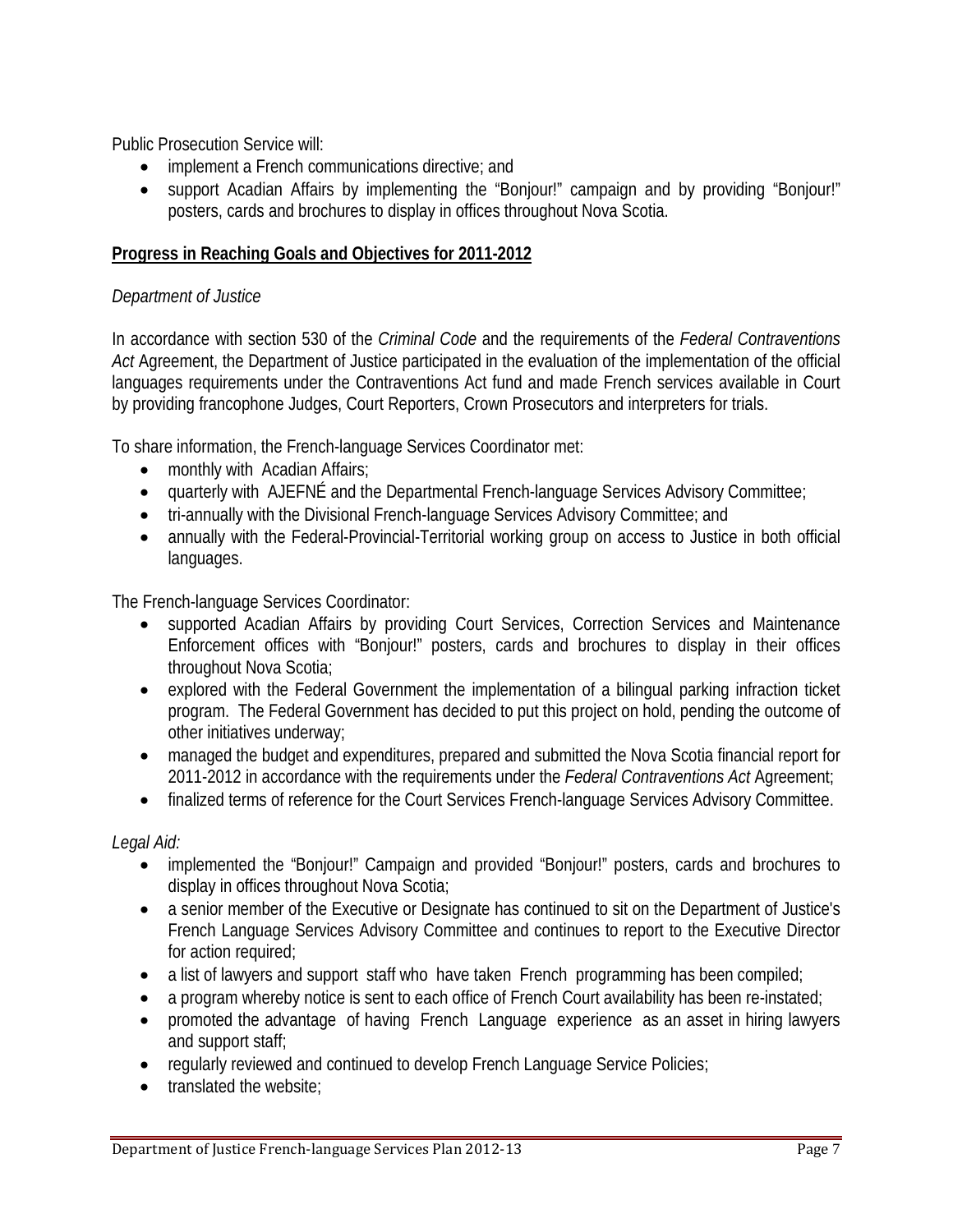• provided French Language Services to individuals in the Criminal Courts and the Family Courts who requested trials or hearings in French.

*PPS:*

- designated a senior executive member to sit on the Department of Justice French-language Services Advisory Committee;
- supported Acadian Affairs by providing "Bonjour!" posters, cards and brochures to display in PPS offices throughout Nova Scotia;
- translated content on their website.

### **Objective 2: Consult, plan, develop, and deliver French-language Services in priority areas**

## *Specific measures for 2011-2012*

The Department of Justice will:

- continue to consult with French-language stakeholders such as Acadian Affairs, AJEFNÉ and la Fédération acadienne de la Nouvelle-Écosse (FANE) to explore areas where increased services could be offered to the Acadian and francophone community;
- continue to identify, prioritize and recommend print material for translation and consult with FANE to ensure prioritized documents would be useful to the Acadian and francophone community. The focus this year will be on content related to the Maintenance Enforcement Program, Correctional Services and Victim Services. Victim Services will print French referral cards for distribution by police to French-language speaking clients;
- continue to enhance bilingual content on the website and consult with stakeholders and the department, to ensure prioritized areas of the website would be useful to the Acadian and francophone community;
- collaborate with AJEFNÉ to offer a French parent information program to the Acadian and francophone community;
- explore with AJEFNÉ and Acadian Affairs the possibility of accepting French wills without requiring an English translation;
- hire bilingual staff when appropriate vacancies occur and hire designated bilingual staff based on operational needs;
- prepare the French-language services accountability report for 2011-2012; and
- prepare and implement the 2012-13 French-language services plan.

Various divisions within the department will undertake specific initiatives, including:

- Legal Services will continue to increase capacity to respond to the demands of French-language services throughout Justice by identifying legal and support staff capable of providing Frenchlanguage service to clients;
- Public Safety and Security will include the phrase "bilingualism in French and English will be considered an asset" in job postings for positions with the Provincial Firearms Office;
- Maintenance Enforcement Program will add "the ability to speak French would be considered an asset" in their job posting;
- Victim Services will advertise for a designated bilingual position in the HRM area.
- Court Services, will:
	- o complete translation of the Provincial Court Rules and Civil Procedure Rules;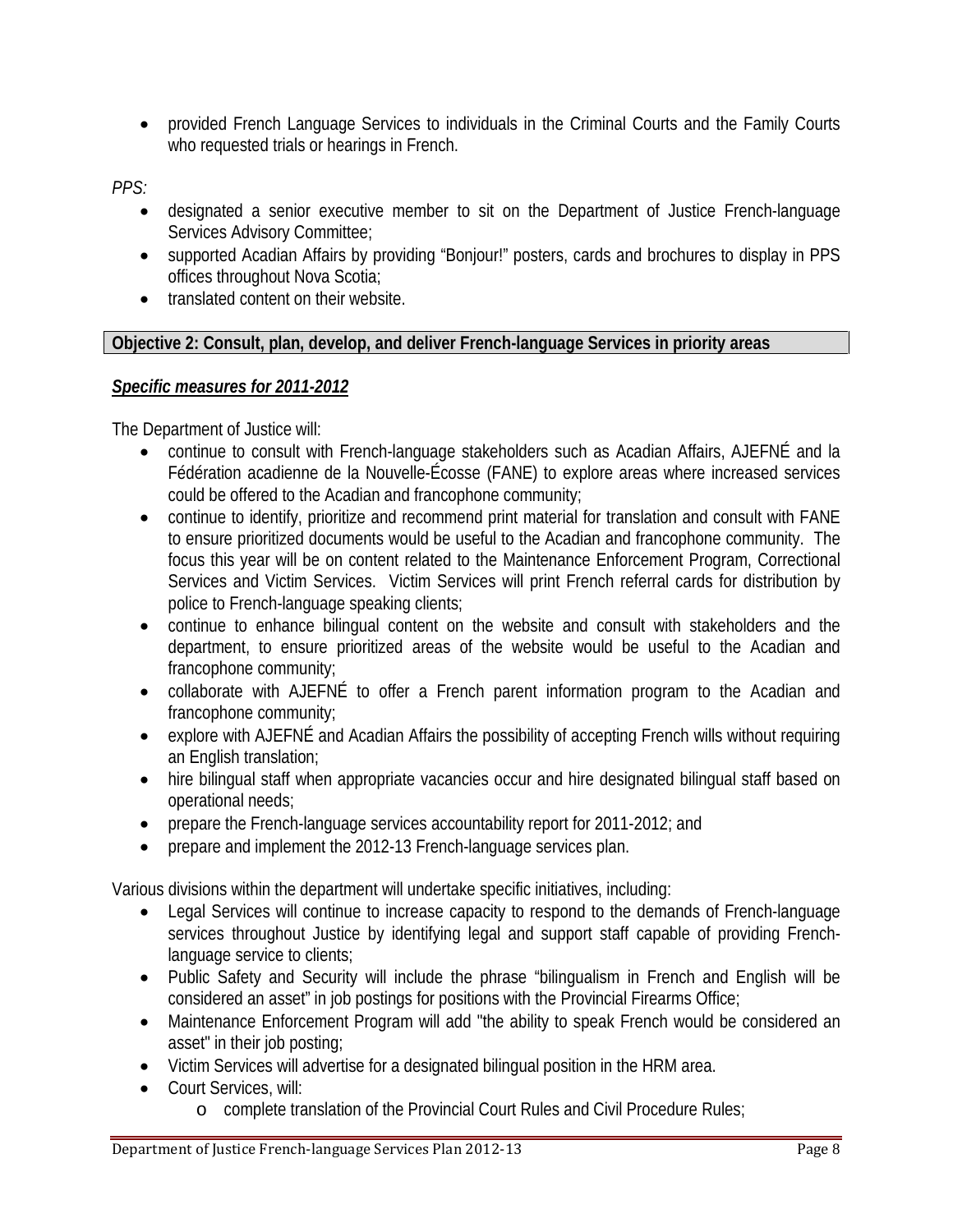- o complete the implementation of internal bilingual signage at designated areas in accordance with the terms of the Federal *Contraventions Act* Agreement;
- o provide training in specialized French legal terminology to Justice staff;
- o explore training at Université Sainte-Anne for court reporters, fund training and have return for service agreements signed; and
- o support French training at Université Sainte-Anne (sponsored by Acadian Affairs).

The Department of Justice will also continue to support the French-language Coordinator who will:

- ensure the department meets French-language services requirements, including providing services in French where appropriate, as well as assist, as required, in community engagement sessions regarding the dissemination of the Domestic Violence Action Plan and the First Voice Research Project;
- provide in-kind contributions and deliver presentations at three AJEFNÉ symposiums about French-language Services at the Department of Justice;
- support the delivery of French-language services in workplaces offering direct services to the public by providing "Bonjour!" posters and explanatory cards and supplying "Bonjour!" toolkits to new French speaking employees;
- increase French-language services capacity<sup>[1](#page-8-0)</sup> by identifying employees capable of providing French-language service and by providing learning tools, resources and training in support of French-language skills development;
- coordinate French assessments of current and new employees in designated positions to evaluate their French –language capacity and assist human resources with the hiring process;
- continue to update the list of staff who have taken part in training as well as those who are capable of providing French-language services;
- translate documents if they relate to a specific province-wide initiative or if they pertain to Acadianrelated matters;
- develop and implement an approved website translation plan.

Legal Aid will:

- improve Legal Aid's ability to deliver legal services in French by continuing to provide information to Legal Aid support staff and lawyers regarding the *French-language Services Act* and maintaining the policy of enhancing opportunities for staff to develop French speaking skills;
- provide French-language services information to employees through formal staff meetings and continue to provide all staff with the formal policy directive on French-language services contained in its policy manual;
- provide information regarding training and encourage staff to take advantage of opportunities to develop French skills;
- meet regularly with the Department of Justice French-language Services Advisory Committee and provide timely information on projects and developments;
- continue its relationship with AJEFNÉ, seeking advice, referrals and meetings with the executive;

<span id="page-8-0"></span> $<sup>1</sup>$  Based on operational needs and the French-language training policy.</sup>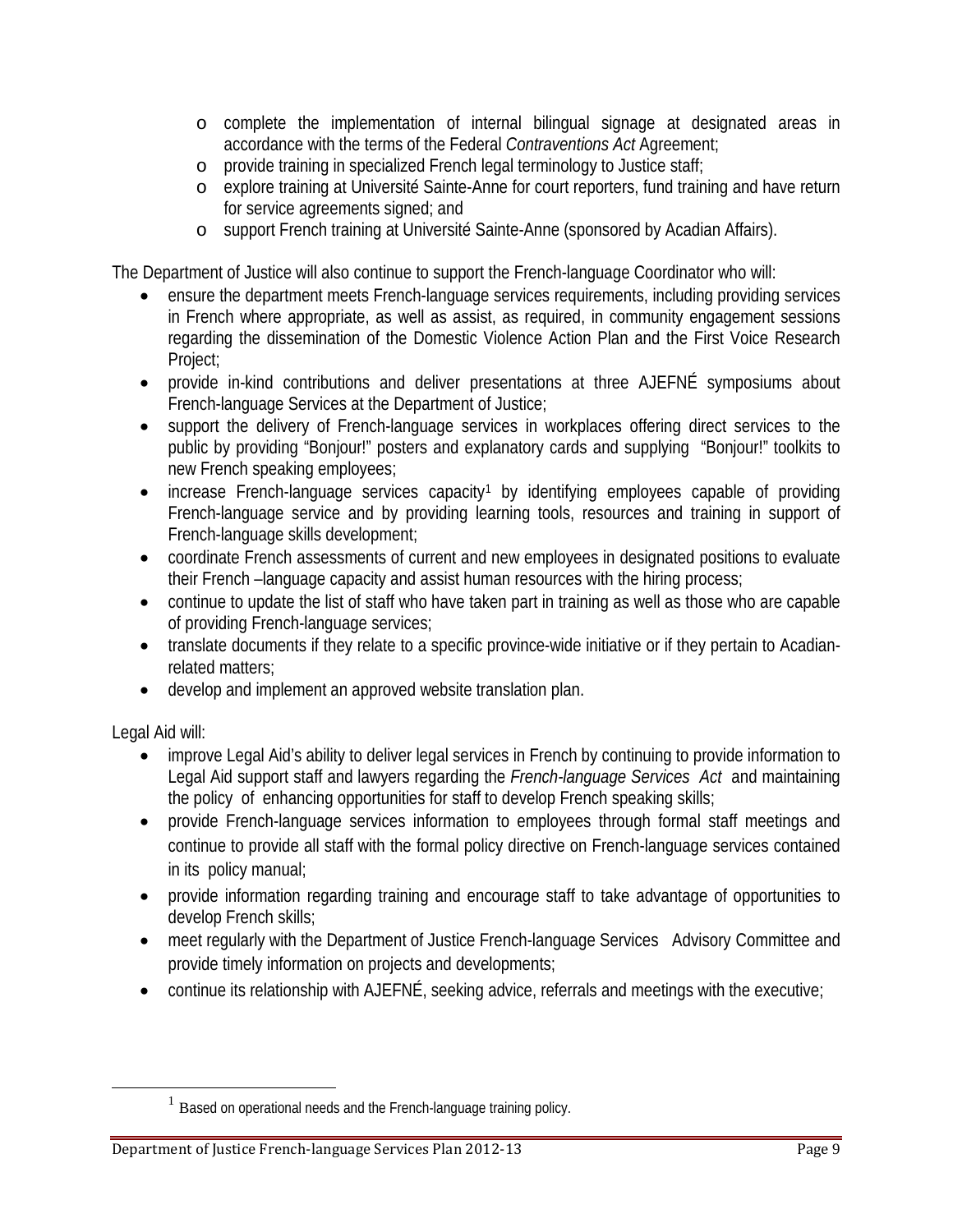- contact the Justice French-language Services Coordinator for translation of documents and correspondence received in French and publish up-to-date bilingual information on the Legal Aid website;
- advertise employment opportunities with "the ability to speak French would be considered an asset" as well as translate and publish the Nova Scotia Legal Aid Annual Report on the Legal Aid website;
- compile a list of Legal Aid staff capable of providing French-language services, supervise the provision of French services by staff and monitor staff training/development;
- continue to update the roster of staff and private lawyers available to provide duty counsel service in French and accommodate lawyers and support employees who wish to continue French training to enhance service delivery;
- support the movement of French speaking staff, as required, to provide representation in French;
- supervise the provision of tools to facilitate French speaking services e.g. lexicons, legal references, the posting of the "Bonjour!" poster in appropriate locations, etc.

Public Prosecution Service will:

- provide a staff person to meet with AJEFNÉ to discuss the needs of Acadian and francophone communities;
- identify and prioritize print material requiring translation;
- continue to ensure that PPS Crown Attorneys and support staff are provided French-language training opportunities, as availability, funding and operational requirements permit.

## **Progress in Reaching Goals and Objectives for 2011-2012**

The Department of Justice:

- consulted and met with Acadian Affairs, AJEFNÉ and representatives from FANE to explore areas where increased services could be offered to the Acadian and francophone community;
- translated a variety of materials including French Victim Services referral cards which were printed for distribution by police to French-language speaking clients and a Correctional Services brochure entitled "Your Career in Correctional Services";
- consulted with stakeholders to identify priority areas for bilingual information on the website. The translation and publication plan for 2011 was completed resulting in enhanced Public Trustee's Office, Victim Services and Maintenance Enforcement content. Furthermore, with the approval of the Judiciary, the Civil Procedure Rules of the Court of Appeal and Supreme Court, including its Family Division, were published in French along with the official English version on the Judiciary's Courts website. This work includes the ongoing translation of the family rules and practice memoranda;
- a year-end site audit confirmed that 40 percent of the Justice website has been translated and is now available in French;
- reviewed and updated the Parent Information Program (PIP) manual which was then translated in French by AJEFNÉ. AJEFNÉ is also recruiting volunteers to facilitate the PIP in French;
- explored with Acadian Affairs and AJEFNÉ the possibility of accepting wills in French without requiring an English translation. A working group, with representation from Acadian Affairs, Department of Justice and AJEFNÉ, canvassed concerns of Registrars of Probate, determined the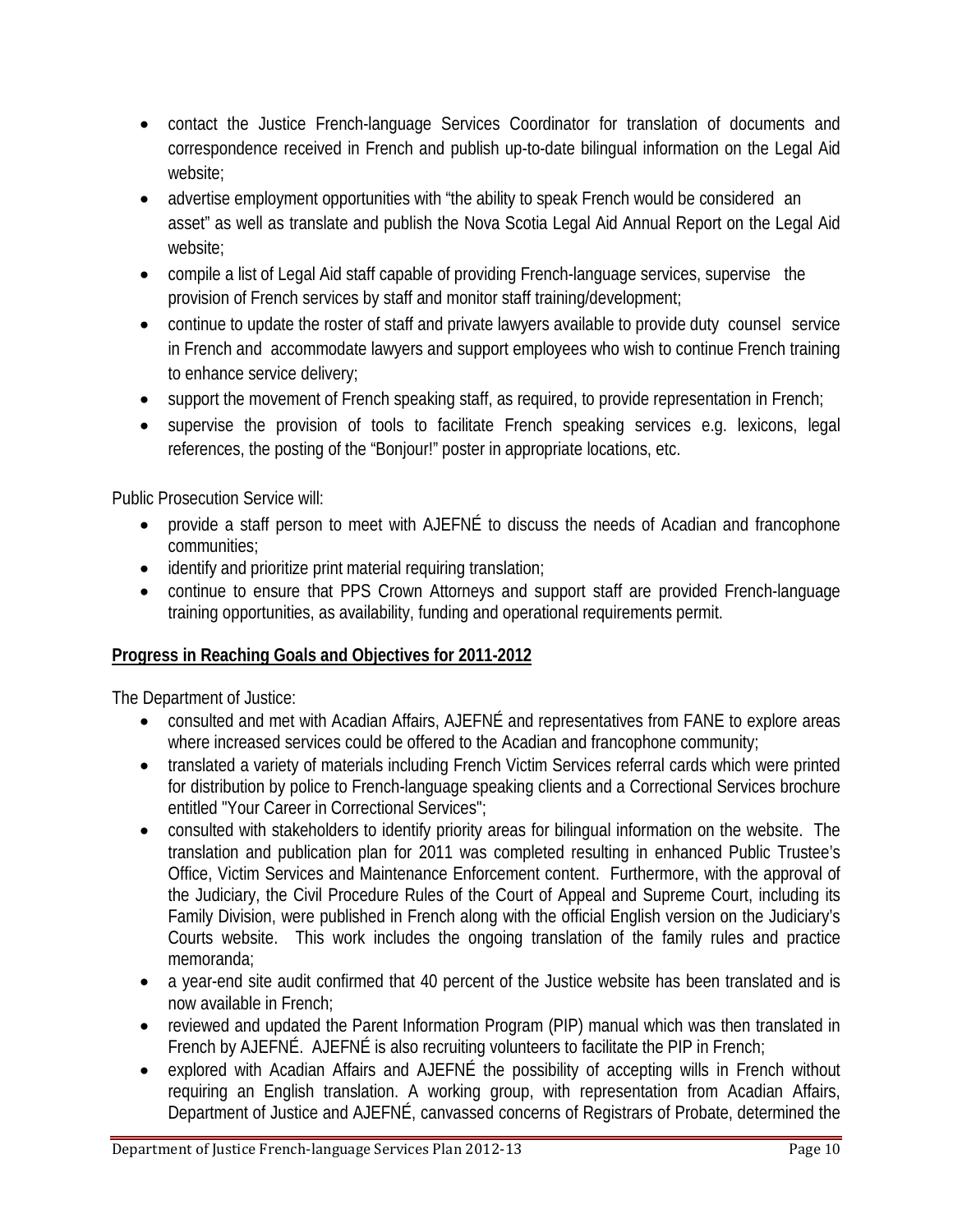volume of French wills submitted to Probate over a five-year period, and conducted a cross-country jurisdictional review of the law. A report was drafted and provided to Minister of Justice;

- hired a bilingual support staff for the Port Hawkesbury Community Corrections office as well as two articling clerks;
- offered six types of training to Department of Justice employees:
	- o 15 staff attended French correspondence training;
	- o 40 staff attended 15 one-day sessions of Specialized French Legal Terminology training;
	- o 3 probation officers and 7 court reporters took part in French legal terminology training specific to their employment;
	- o 29 staff participated in courses at l'Université Sainte-Anne;
	- o 6 staff studied Practical French Legal Terminology (a week long course held in Montréal); and
	- o 1 probation officer participated in French courses at Alliance Française in Moncton, NB.
- completed the 2012-13 French-language services plan and annual accountability report by March 31, 2012.

Over the past year, divisions within the department have successfully promoted the delivery of Frenchlanguage services in priority areas across the province. A number of initiatives are listed below:

Court Services:

- completed translation of the Provincial Court Rules and Civil Procedure rules;
- offered intensive French training at Université Sainte-Anne to court reporters in exchange for a two-year return of service agreement to provide French-language services in court. A court reporter will begin participation in April 2012;
- installed bilingual signs in the Port Hawkesbury Justice Centre and the Port Hood satellite office;
- the Maintenance Enforcement Program added "the ability to speak French would be considered an asset" in their job posting; and
- the Victim Services program advertised for a designated bilingual position in the HRM area, however, they were not successful in securing a bilingual employee.

Public Safety included the phrase "bilingualism in French and English will be considered an asset" in job postings for positions with the Provincial Firearms Office and translated promotional pamphlets about the *"Safer Communities and Neighbourhoods Act"* which were distributed in Yarmouth.

Within the Crime Prevention Unit:

- applications, nomination forms and documents for the Minister's Awards for Leadership in Crime Prevention were published in French;
- the one time Crime Prevention grants which support community initiatives are open to French community organizations; and
- staff reached out to francophone community organizations to engage in a number of government/community initiatives focused on family violence and senior abuse.

Information Technology Services developed and disseminated new Web Content Development Guidelines which outlines specific protocols for translation of new content prior to website publication. The Department of Justice French-language Coordinator: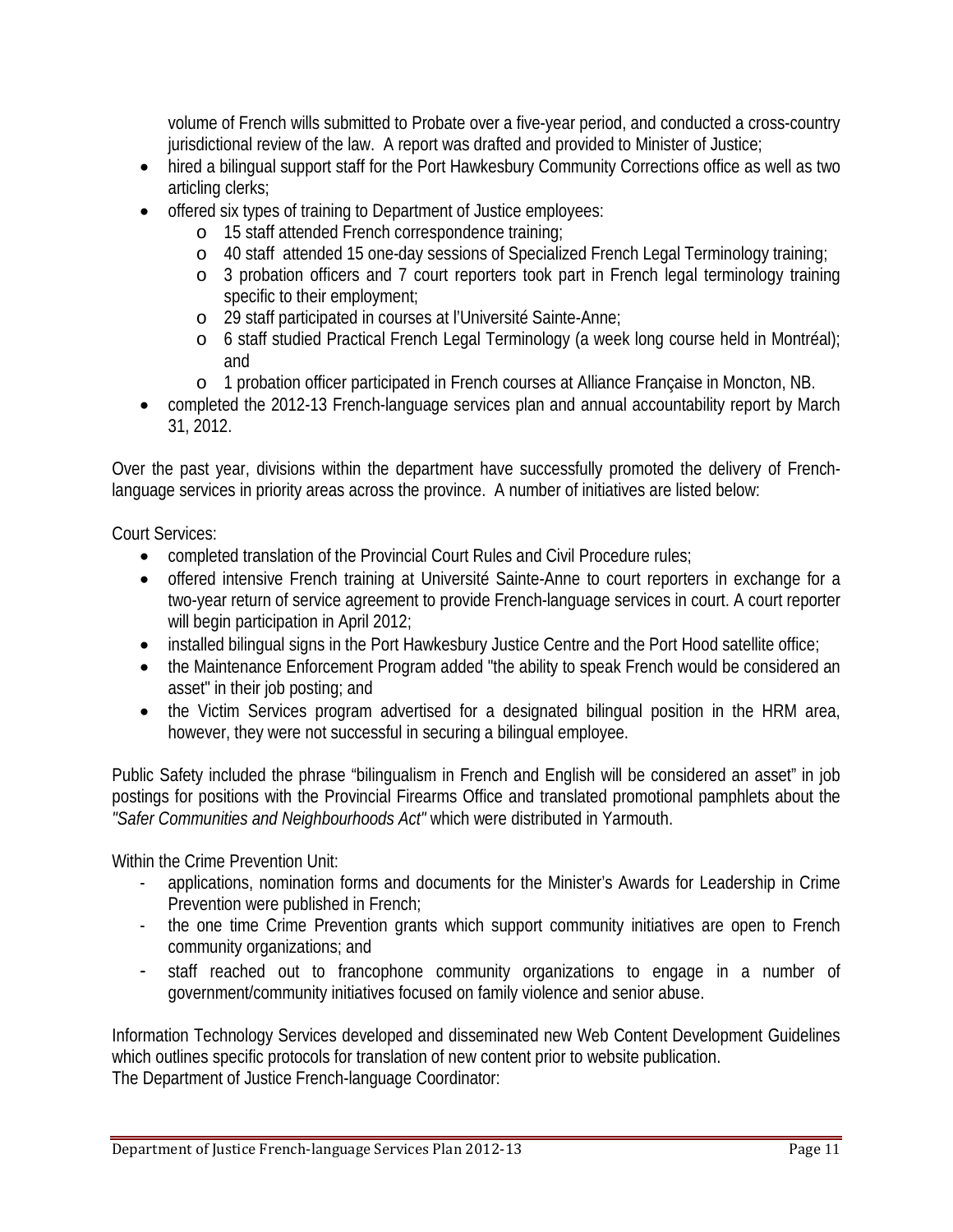- provided advice, direction and French-language support to an inter-departmental team that held various engagement sessions with Acadian and francophone community organizations regarding the provincial Domestic Violence Action Plan and the Dialogue on Domestic Violence project;
- communicated regularly with AJEFNÉ, including quarterly meetings between Court Services and AJEFNÉ; and one meeting with the Minister of Justice;
- delivered presentations at three AJEFNÉ symposiums about French-language Services at the Department of Justice;
- coordinated a meeting between AJEFNÉ and Correctional Services to discuss French presentence reports;
- delivered a presentation at FANE's annual general meeting about French-language Services at the Department of Justice;
- promoted the "Bonjour!" program within the Department of Justice, at Legal Aid and the PPS, provided "Bonjour!" material as required and promoted the "Bonjour!" Awards for Excellence in French-language Services within the Department of Justice, Legal Aid and the PPS;
- coordinated the translation of job postings and interview questions;
- coordinated testing of four employees by Université Sainte-Anne to evaluate their French-language skills;
- developed and oversaw the implementation of the 2011-12 website translation plan;
- provided bilingual employees with French tools as required, including providing bilingual Criminal Codes to Justice Centres *and providing* Antidote HD, a French grammar and editing program, to two court reporters;
- continued to update the list of staff who have taken part in training as well as those who are capable of providing French-language services;
- translated documents relating to various province-wide initiatives such as the Dialogue on Domestic Violence on-line tool and the Personal Directives Act.

## *Legal Aid*

Legal Aid consulted and met with the Acadian Affairs, AJEFNÉ and representatives from FANE to explore areas where increased services could be offered to the Acadian and francophone community, and translated and posted their website content in French. One lawyer attended French correspondence training and one lawyer participated in Specialized French Legal Terminology training, a French course at l'Université Sainte-Anne, and studied Practical French Legal Terminology for a week in Montréal.

## *PPS*

Three staff participated in Specialized French Legal Terminology training and five staff participated in Practical French Legal Terminology (a week long course held in Montréal). PPS consulted and met with the Acadian Affairs, AJEFNÉ and representatives from FANE to explore areas where increased services could be offered to the Acadian and francophone community. PPS continues to make staff available for French training.

**Objective 3: Support the Acadian and francophone community in its long-term development and sustainability**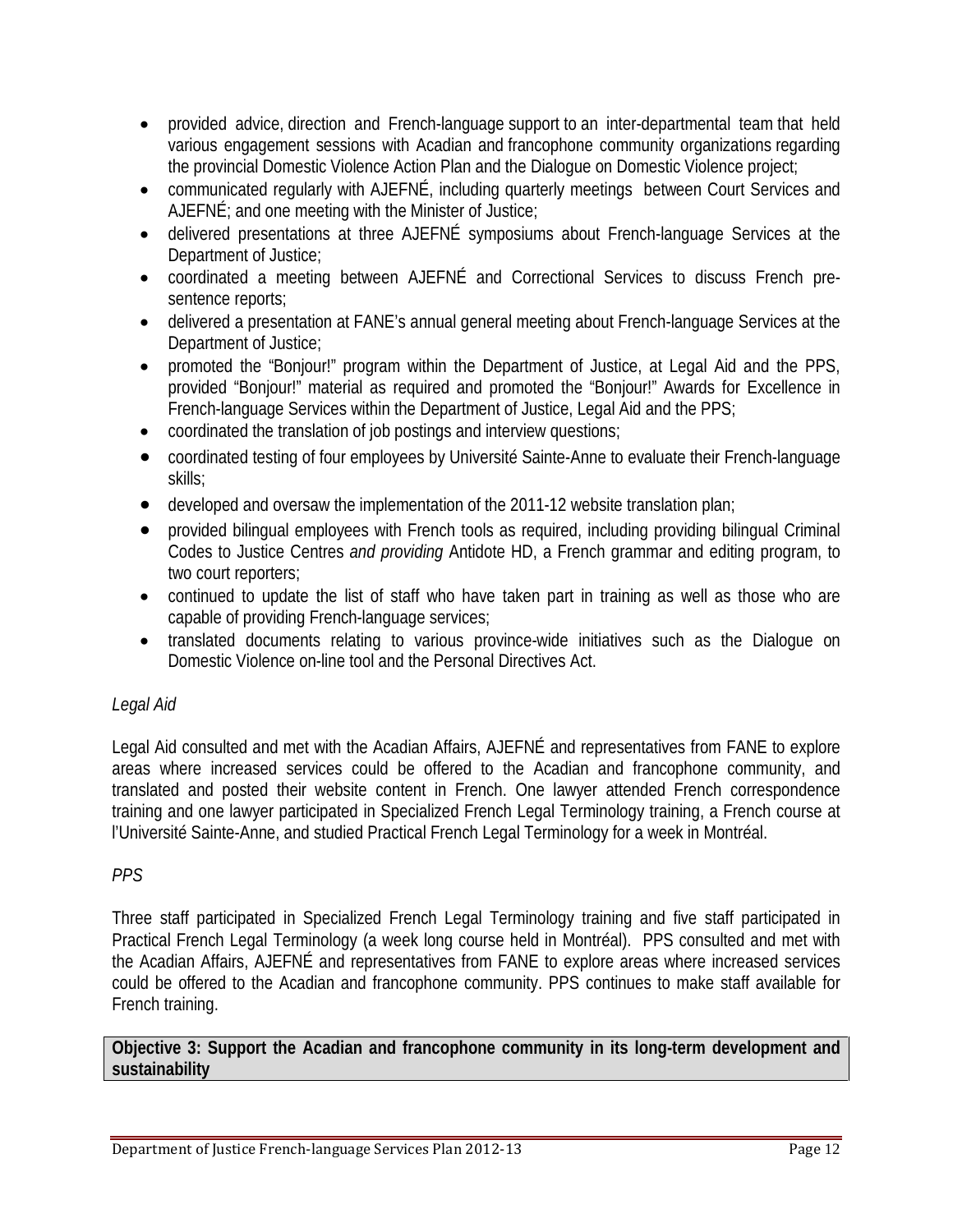In collaboration with AJEFNÉ, the Department of Justice is committed to supporting youth by promoting knowledge of the justice system in French schools.

## *Specific measures in 2011-2012*

To facilitate Law Day, the Department of Justice will:

- o provide funding and in-kind contributions to support AJEFNÉ;
- o offer lectures by professionals working with the Department of Justice about careers; and
- o deliver presentations about the Nova Scotia Correctional Services Youth Facility.

#### **Progress in Reaching Goals and Objectives for 2011-2012**

As part of Law Day, the Department of Justice and AJEFNÉ collaborated to invite French students from throughout Nova Scotia to participate in the event**.** The Department of Justice provided funding and in-kind contributions to support AJEFNÉ with Law Day. Lectures by professionals working with the Department of Justice about potential careers and presentations about the Nova Scotia Correctional Services Youth Facility were offered to law students at two French high schools. A Crown Attorney spoke about her career during Law Day.

## **5. French-language Services Plan 2012-2013**

This section outlines goals and objectives established by the Department of Justice, Legal Aid and Public Prosecution Service for 2012-2013 and activities that will be undertaken to achieve them.

#### **Objective 1 - Strengthen the policy, regulatory, and administrative framework in support of the**  *French-language Services Act by:*

- supporting Acadian Affairs;
- $\bullet$  implementing the *French-language Services Act* and *Regulations;*
- contributing to government's annual progress report on French-language services; and
- ongoing development of policies to support the delivery of French-language services.

### *Specific measures for 2012-2013*

The Department of Justice will:

- continue to implement the *Federal Contraventions Act* agreement, including providing training in specialized French legal terminology for Justice employees;
- negotiate the 2013-2018 *Federal Contraventions Act* agreement;
- create a *Federal Contraventions Act* brochure/pamphlet;
- continue to meet legal obligations and enhance services pursuant to section 530 of the *Criminal Code* and the *Federal Contraventions Act* including providing a French judge, court reporter, Crown prosecutor and interpreter for proceedings;
- ensure the French-Language Services Coordinator continues to sit on numerous committees and keeps AJEFNÉ and the French-language Services Coordinators Committee at Acadian Affairs informed of current projects;
- support Acadian Affairs by implementing the "Bonjour!" campaign at the Department of Justice and by promoting the "Bonjour!" Awards for Excellence in French-language Services;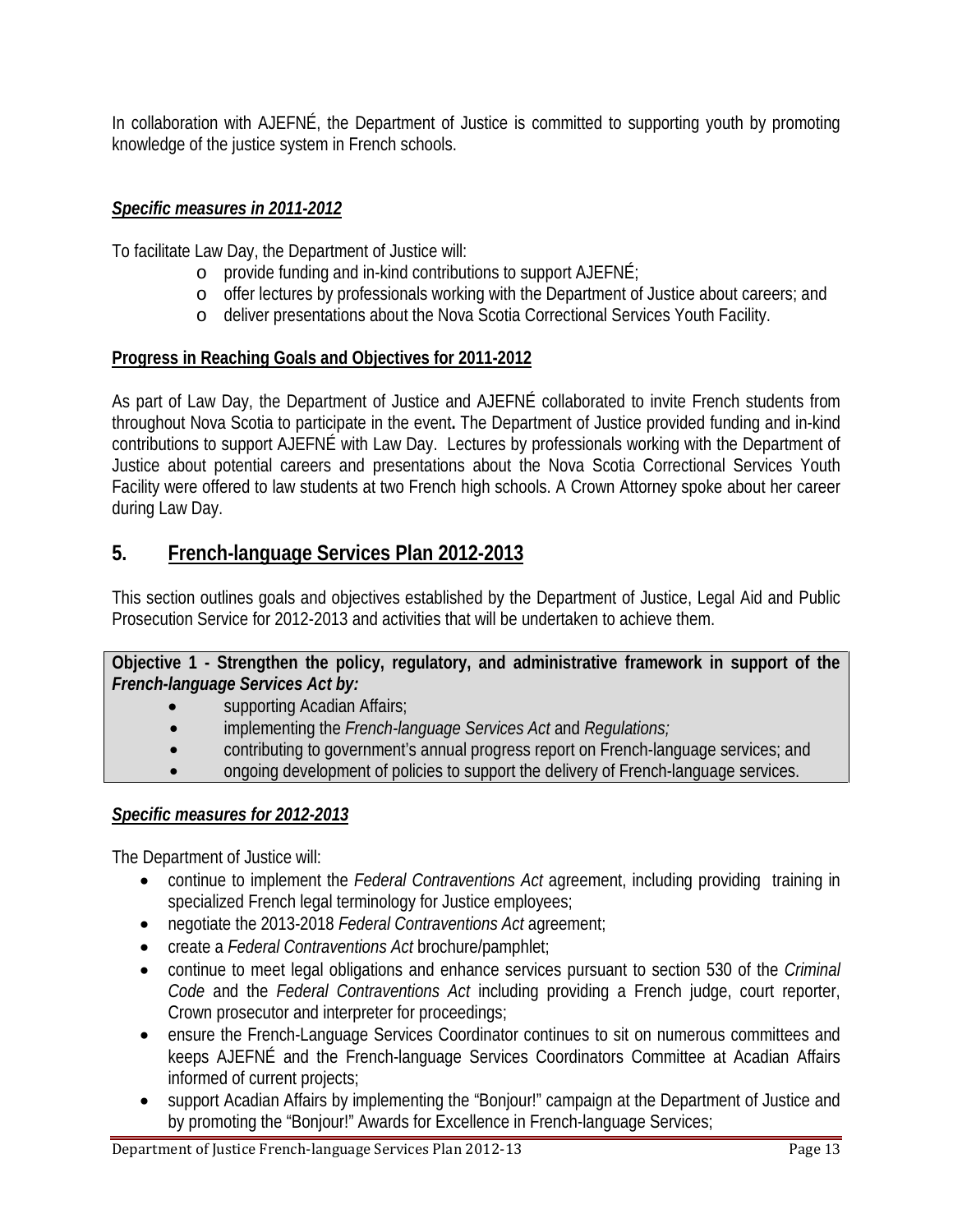• provide quality legal advice and ensure solicitors continue to take advantage of relevant training opportunities available to the Legal Services Division.

Legal Aid will continue to support the delivery of French-language services and continue to develop policies.

PPS will continue to support the delivery of French-language services and continue to develop policies. The PPS web site will be updated to allow easy access to French-language information. Bilingual Crown Attorneys will be provided with bilingual business cards.

#### **Objective 2 - Consult, plan, develop, and deliver French-language Services in priority areas**

#### *Specific measures for 2012-2013*

The Department of Justice will:

- continue to consult with French-language stakeholders such as Acadian Affairs, AJEFNÉ and FANE to explore areas where increased services could be offered to the Acadian and francophone community;
- continue to identify, prioritize and recommend print and electronic material for translation;
- hire bilingual staff when appropriate vacancies occur and hire designated bilingual staff based on operational needs;
- Continue to support the French-language Coordinator who will:
	- o provide departmental services in French where appropriate as well as support the Dialogue on Domestic Violence project, including facilitating engagement with the Acadian and francophone community and coordinating translation of materials as required;
	- o support the delivery of French-language services in workplaces offering direct services to the public by providing "Bonjour!" posters and explanatory cards and supply "Bonjour!" toolkits to new French speaking employees;
	- o increase French-language services capacity[2](#page-13-0) by identifying employees capable of providing French-language service and by providing learning tools, resources and training in support of French-language skills development;
	- o coordinate French assessments of current and new employees in designated positions to evaluate their French –language capacity and assist human resources with the hiring process;
	- o continue to update the list of staff who have taken part in training as well as those who are capable of providing French-language services;
	- o translate documents if they relate to a specific province-wide initiative or if they pertain to Acadian-related matters;
	- o develop and implement an approved print and electronic translation plan.

Various divisions will take on specific initiatives, including:

• Legal Services will continue to increase capacity to respond to the demands of French-language services by identifying legal and support staff capable of providing French-language service to clients and by taking advantage of all relevant training opportunities;

<span id="page-13-0"></span><sup>&</sup>lt;sup>2</sup> Based on operational needs and the French-language training policy.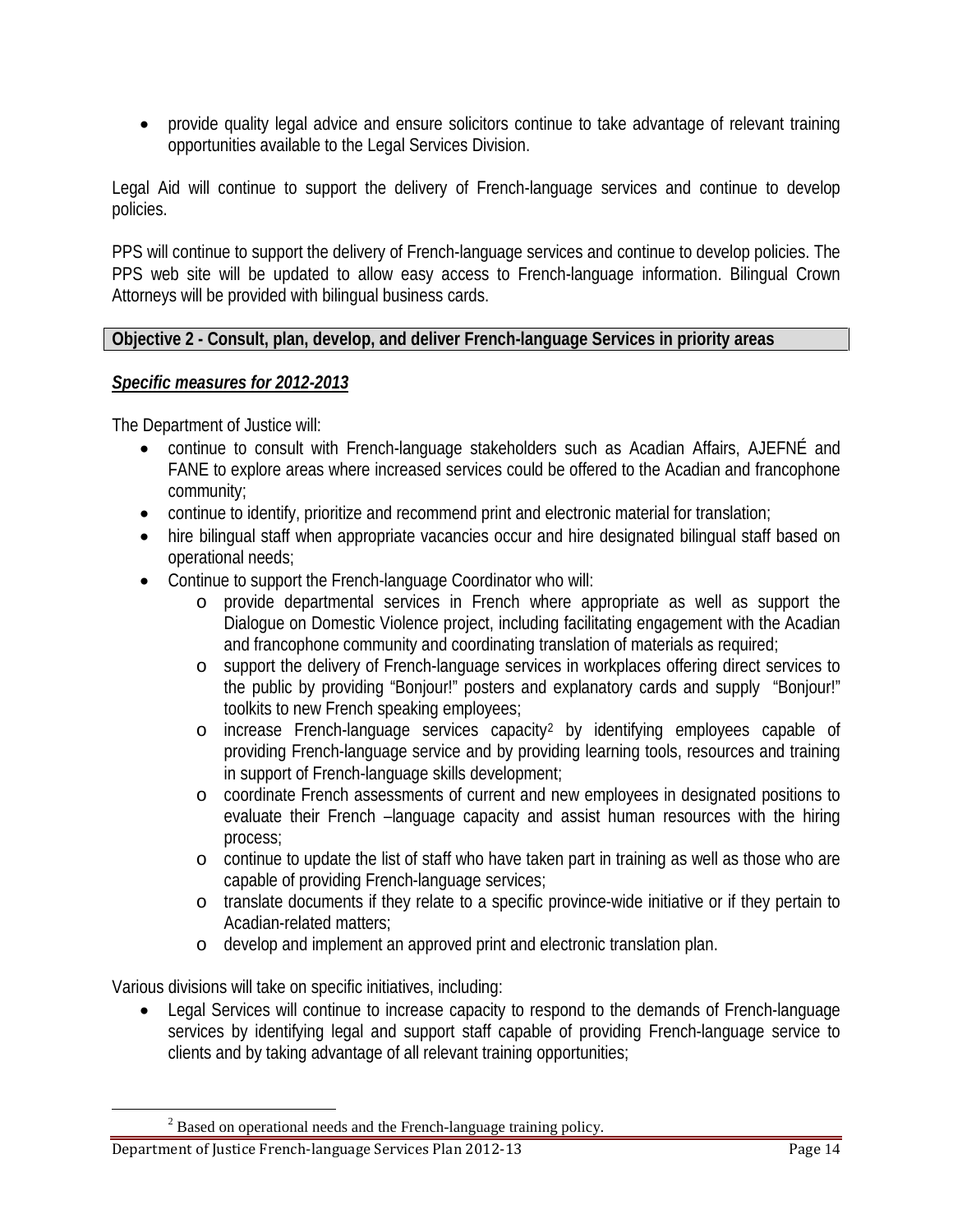- Court Services will continue translation of the Court Services website, explore training at Université Sainte-Anne for court reporters, fund training (with federal support) and have return for service agreements signed;
- Correctional Services will continue to support staff participation in French-language training; monitor vacancies in metro Community Corrections offices with the intention of establishing a bilingual probation officer position when a position becomes vacant; provide bilingual business cards to Community Corrections staff to promote the availability to bilingual services; and actively monitor the website to ensure new content is translated;
- Public Safety and Security will:
	- continue to identify candidates for French language training, inform new employees of French language training opportunities and encourage all employees to consider French language training;
	- identify a bilingual translator to assist when required;
	- translate documents into French if they relate to a specific province –wide initiative or if they pertain to Acadian community matters;
	- explore the possibility of translating any new divisional pamphlets, forms and notices. Possible areas include Private Security (in relation to the new Security and Investigative Services Act), Crime Prevention Strategy, Public Safety Investigative Section, and Civil Forfeiture as well as Crime Prevention grants and awards;
	- advertise vacant or new positions within the Public safety and Security division as seeking French language capacity as an asset where appropriate. Possible upcoming positions include Area Firearms Officer – Firearms Office, Compliance Officer/licensing Clerk – Security Programs Office;
	- continue to seek opportunities through the Crime Prevention Unit, to engage with AJEFNÉ and FANE in relation to initiatives such as senior abuse and the Provincial Domestic Violence Action Plan.

#### *Legal Aid*

Legal Aid will improve its ability to deliver French legal services by continuing to provide information to Legal Aid support staff and lawyers regarding the *French-language Services Act* and maintaining the policy of enhancing opportunities for staff to develop French speaking capabilities.

#### *PPS*

PPS will continue to identify and prioritize print and electronic material requiring translation and continue to ensure that Public Prosecution Service Crown Attorneys and support staff are provided French-language training opportunities, as availability, funding and operational requirements permit.

#### **Objective 3: Support the Acadian and francophone community in its long-term development and sustainability, including promoting knowledge of the justice system in French schools**

#### *Specific measures in 2012-2013*

To facilitate Law Day, the Department of Justice will provide funding and in-kind contributions to support AJEFNÉ;

 $\circ$  offer career lectures by professionals working with the Department of Justice ; and